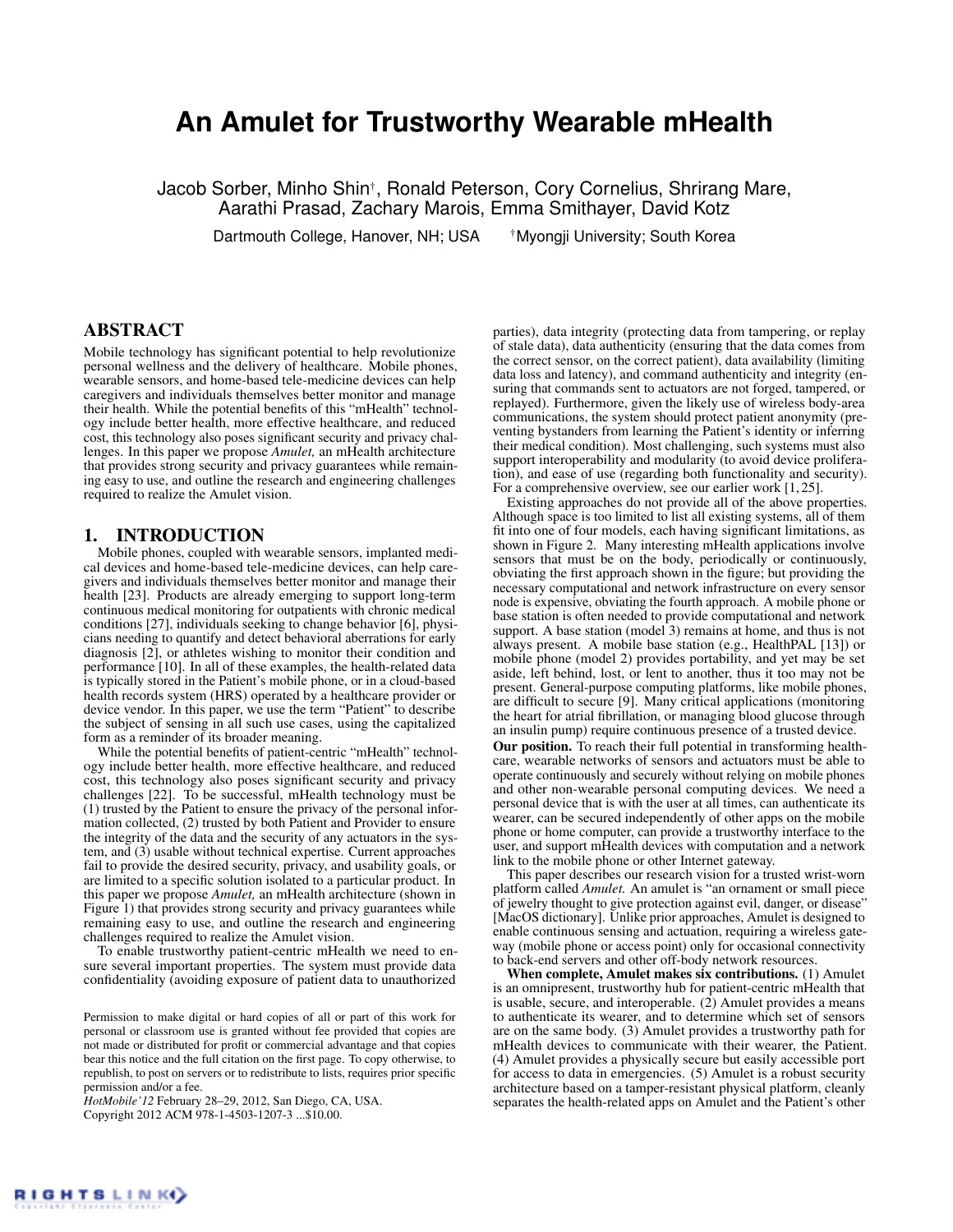<span id="page-1-0"></span>

apps on a mobile phone or PC, and supports a secure method for software distribution and management. (6) Amulet provides a safer programming model for safety-critical processes, automating data provenance and other security tasks.

In the following sections we describe Amulet, discuss its many advantages over the existing models, address some of the potential disadvantages, and outline the research and engineering challenges required to realize the Amulet vision.

### <span id="page-1-2"></span>2. AMULET VISION

In this section we describe our Amulet vision with two scenarios.

Scenario 1 (Diabetes). Susan is a diabetic who finds it difficult to manage her condition effectively, resulting in significant variation in her diurnal blood-glucose levels. Susan visits her doctor for consultation. Her doctor prescribes a continuous glucose monitor, an insulin pump, and a particular insulin therapy and adds this prescription to her health record. Susan's pharmacy has access to the prescriptions in the health record, and provides her with a glucose sensor and a pump (both approved by a trusted third party, e.g., the FDA). The pharmacist calibrates the two devices and then installs appropriate trusted software, configuring it to provide the sensing regimen and the insulin therapy as prescribed by the doctor. Finally, the pharmacist enters Susan's information (her patient ID, and her Amulet's public key) in the devices.

After receiving the devices from the pharmacy, Susan associates them with her Amulet. She presses a button on the Amulet that tells the Amulet that it needs to associate with a nearby device, and moves her wrist over the glucose sensor. The NFC signal from the Amulet activates the glucose sensor and it associates with the Amulet, after the sensor verifies that it is indeed Susan's Amulet and Susan's Amulet verifies whether this type of glucose sensor was prescribed to her. (Her Amulet syncs with her health record periodically and knows what medical devices have been prescribed.) She repeats the association process with the insulin pump. During the association process, the devices share a URL with the Amulet, which points to a signed piece of code (much like an 'app' on a mobile phone) that the Amulet downloads, verifies, and installs. The Amulet uses this app to communicate with and manage the devices.

The Amulet discreetly alerts Susan whenever her glucose levels require attention, through visual, audible, or tactile feedback; if she wants to see more detail, the Amulet shares the data with her phone or tablet to leverage the larger display. The Amulet periodically sends the glucose readings and insulin dose information to the hospital HRS via her mobile phone.

Scenario 2 (Emergency access). Helen has cardiac complications after suffering a stroke last year. She has since been conscientious about managing her health. She upgraded her Amulet with an app that tells her about her physical activity, and her sleep quality (using the accelerometer in her Amulet). She bought a body scale, bloodpressure cuff, and a treadmill—devices that can be bought without a doctor's prescription. She associates the scale and the treadmill

with her Amulet by swiping the Amulet near the scale and the treadmill and pressing a button on her Amulet to approve adding new devices. Now, whenever Helen steps on the scale it displays her weight, fat percentage, and body mass index. Whenever she steps on the treadmill to workout, the treadmill recognizes her (using her Amulet as an identity proxy), and picks a pre-configured workout. Periodically, the scale and the treadmill upload their data to the cloud using the home network (the devices can connect to the home network because the Amulet shared information about the home network with the devices during the association process). She also actively logs her diet in her iPhone (and the iPhone shares this data with her Amulet). Weeks later, when she visits her parents, Helen tells them about her efforts and how she keeps track of her health. She walks near the display in their house and uses gesture recognition to associate the display to her Amulet. She uses her Amulet to select which information is shown on the television.

Her new job is demanding and requires long hours, which negatively affect her stress, diet, and sleep. While walking home one day, she collapses. When emergency responders arrive on the scene, and prepare to take her to the nearby hospital, one responder opens a flap over the mini-USB port on the side of the Amulet. The responder then plugs a USB cable from his PDA to the Amulet. The Amulet provides information, in a standard format, about her medical history, allergies, medications, insurance details, emergency contacts, and a log of the past 24 hours (which includes her sleep data from last night, her activity level, and diet information). The emergency responder forwards this information to the nearby hospital, which uses it to make the necessary preparations while she is en route.

#### <span id="page-1-1"></span>3. AMULET ADVANTAGES

As a small form-factor special-purpose device that is tightly coupled to a Patient's body, Amulet has significant usability, security, and interoperability advantages over existing mobile phone and home base-station systems. We summarize those advantages here.

Usability is a critically important consideration for any mobile device, and even more so for wearable devices. To be successful, patient-centered mHealth devices must be simple, require minimal configuration, and blend into the Patient's daily life.

The Amulet is tightly coupled to the Patient, unlike a mobile phone – phones are often lost, left at home, temporarily lent to others, or cannot be carried everywhere (e.g., contact sports). Any device that provides support for safety-critical sensors and actuators must be ever-present. The wrist-worn Amulet can comfortably be worn at all times (even when sleeping); it may even be waterproof to allow bathing. (Even if the Amulet is removed for some activities, it will likely be more present than a phone, and it would never be lent to another like one might lend a phone.)

The Amulet is in a socially-accepted form factor – a wrist-watch – that is functional jewelry for both genders and most cultures, unlike other wearable alternatives. Such a common form factor is actually beneficial from a privacy point of view, because unlike a mobile base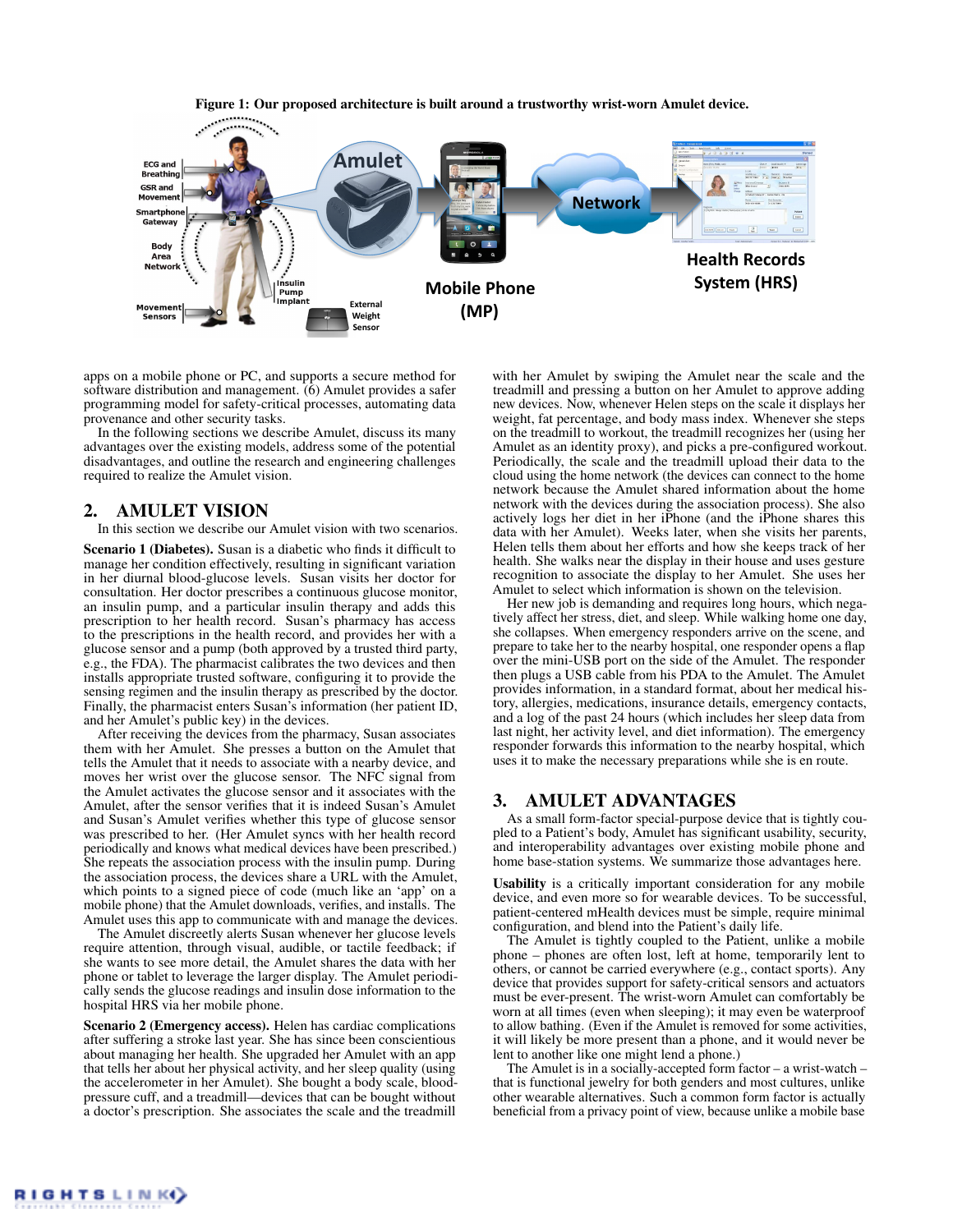#### <span id="page-2-0"></span>Figure 2: Various approaches to patient-centric mHealth.



AN SN

1. Mobile Phone (MP). A phone's internal sensors can be used for health-related monitoring, but some health conditions require other sensors or require contact with a specific part of the body. If the phone is compromised (mobile phone malware is an increasing risk), lost, set aside, or lent to someone else, data may be exposed to, or collected about, the wrong person.

2. MP + wearable or home-based actuator node  $(AN)$  or sensor node  $(SN)$ . The MP may communicate with wearable or nearby devices like a blood-pressure cuff; this architecture is common in the literature. One early example [\[20\]](#page-5-10) imagined a PDA or cellphone as the hub of a body-area network of mHealth sensors; that paper, like most, did not address the security issues. Again, what if the mobile phone is absent, lost, or compromised? Likewise, are we sure the phone is on the same body as the sensor or actuator [\[7\]](#page-5-11)? And are they on the *right* body?

3. Base station (Base) + AN/SN. In many current products, the device vendor provides a proprietary base station (or PC dongle), which provides a gateway to the Internet and in some cases a user interface. With a base station for every device, homeowners must configure each base station for their home network, which is inconvenient. Base stations could be equipped with a cellular modem to provide Internet access, increasing cost; Qualcomm's 2Net product is one example. Movement of sensor nodes (SN) outside the range of a base station limits the timely delivery of data.

4. AN/SN with direct connection to HRS. Some home devices have an integrated Wi-Fi or cellular connection and therefore require no communication gateway. Many of the problems described above remain, and the resulting increases in size, weight, power, and cost may be prohibitive for many wearable devices. Cellular modems can draw up to two watts of power, and even the smallest Wi-Fi modems draw more than 100mA of current in their range-limited low-power transmit mode. Other challenges include increases in complexity (more bugs) and an independent network connection that increases exposure to network-based attacks.

5. Amulet model. The Amulet model adds another device to the picture, but it has many advantages (described in Section [3\)](#page-1-1) largely because it operates independently of the mobile phone, is physically attached to the Patient, and is specifically designed for supporting mHealth sensors and actuators.

station (e.g., HealthPAL [\[13\]](#page-5-8)) the presence of an Amulet does not reveal anything about the Patient's medical condition, or even that she has a condition. Not everyone wears a watch, but if the Amulet is comfortable, stylish, and provides an important health-related function, we expect people will be willing to wear one.

Because it is physically attached to the wearer, the Amulet serves as an identity token when interacting with shared health devices (at home or in clinic) such as a scale, BP cuff, or display. In Scenario [2,](#page-1-2) recall that the treadmill recognized Helen by her Amulet. The Amulet's form factor also ensures that it is always in the same position on the body, while a phone in a pocket or purse tends to be loose and even a holster may change position from day to day. This tight coupling to the Patient's body provides a natural opportunity for improved accelerometer-based activity recognition [\[4\]](#page-5-12), for one-body authentication [\[7\]](#page-5-11), and for seamless gesture-based interfaces [\[15\]](#page-5-13). The Amulet is constantly in contact with the skin, which provides the opportunity to measure many of the Patient's physiological parameters, like heart rate, blood oxygenation, galvanic skin response (GSR), and electrical impedance – parameters that are useful in a wide range of medical contexts and may also be useful for automatically authenticating the Patient to the Amulet, without the need to enter pins and passwords [\[24\]](#page-5-14).

The Amulet is readily accessible at all times; it has a small glanceable display (which is better than any pocket or holster device); with an internal accelerometer and gyroscope it can detect many different gestures, which would make interacting with devices intuitive and easy. Mobile phones have a rich interface and more resources compared to the Amulet, but most people still find it difficult to connect them with other devices (e.g., consider the challenge of securely pairing a device with a mobile phone) [\[14\]](#page-5-15).

Security is critically important to medical-grade applications. The Amulet provides complete (physical) isolation between generalpurpose applications (running on the mobile phone) and critical applications (running on the Amulet); with appropriate hardware support, the Amulet could provide strong isolation between individual apps. In contrast, today's phones are complex multipurpose computing platforms that host a variety of applications provided by different sources, some of whom the Patient may not trust. This makes them susceptible to malware [\[9\]](#page-5-9) and other software-based attacks. Dual-persona phones [\[8\]](#page-5-16) can provide some software-level isolation among applications, but none of the other usability advantages outlined above. Nonetheless, Amulet would find a dualpersona phone to be a good partner, when it is available, to provide a larger display or extra computational power.

The Amulet, as a limited-function device running only mHealth apps, can provide much tighter security than a general-purpose phone. Its very simplicity reduces the attack surface. The Amulet supports a relatively narrow range of apps, making it possible to manage execution more strictly. One could re-think the OS design, and design-in security mechanisms (crypto, audit logs, data provenance) as first-class primitives.

Amulet provides a path for discreet output to the Patient (on a small screen, with audible tones, or with vibration). A phone may be infected with malware, and fail to maintain confidentiality or integrity of data displayed. Alerts displayed on the phone may be visible to others who pick up or borrow your phone.

Amulet provides a path for trusted input from the Patient. As a small special-purpose device it can guarantee apps secure access to its limited interface (a few buttons, a small touch-screen, gestures). The Amulet can verify whether it is on the right Patient (see below), and determine whether the user input is coming from the right person. A smartphone, in contrast, can be borrowed or shared, and its input can come from someone other than the Patient, or a malicious program on the smartphone can alter the user's input.

Amulet can include tamper-resistant secure storage for keys – private keys for authenticating the patient, or public keys for authenticating the provider and HRS servers, or session keys with various devices and services. A phone is not suitable for this purpose unless a major manufacturer decides to build in secure storage and make it available to developers. Capacity is cheap; even microSD cards have multi-gigabyte storage, and can be secured with encryption.

The Amulet maintains a secure audit log of its activities – in-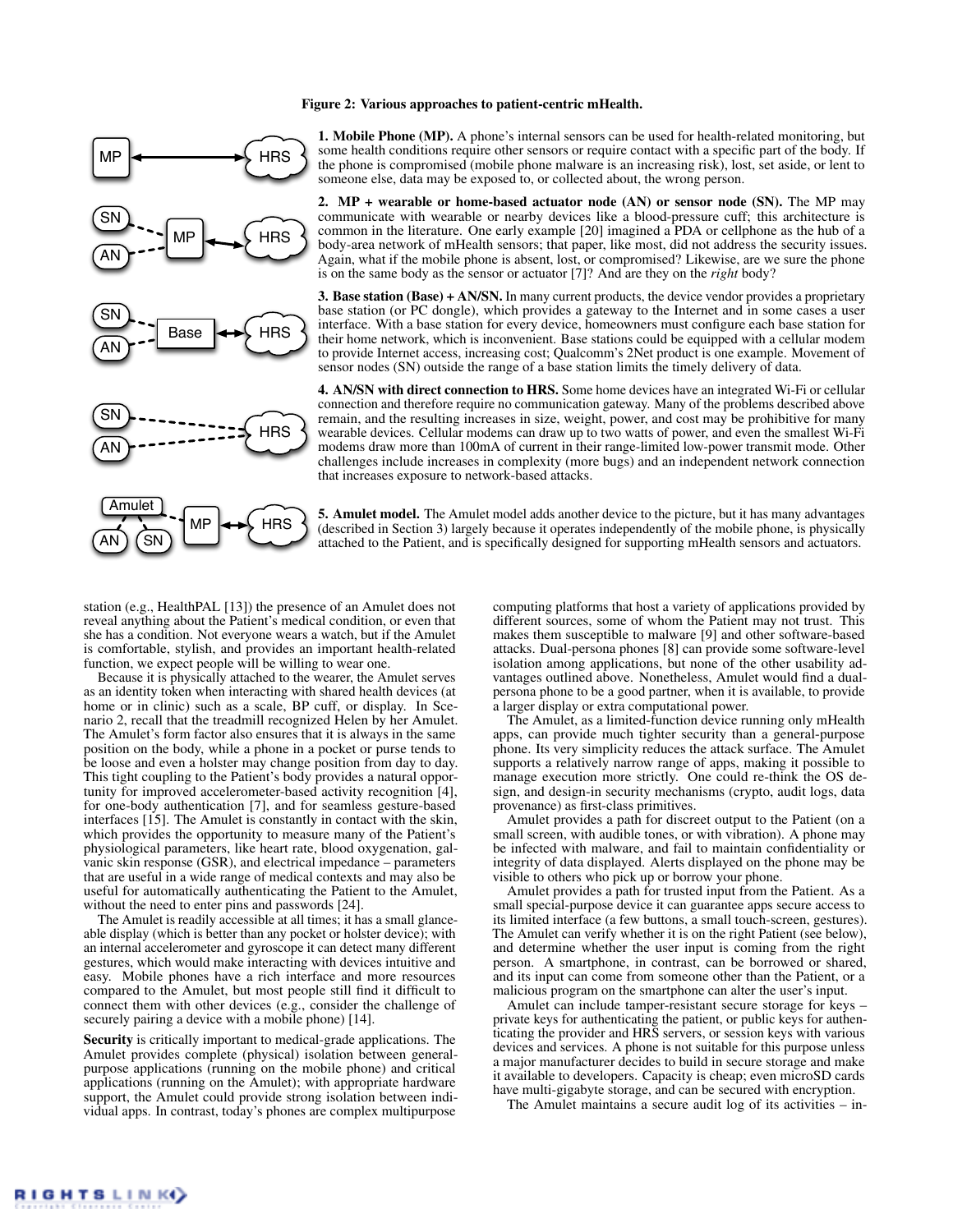cluding installation of apps, association of devices, actions taken by actuators, and uses of the emergency-access port – for later review by the Patient, health provider, or even forensic examiners.

Interoperability between wearable devices, mobile devices, and cloud-based services poses significant challenges. The drive for long operational lifetimes has inspired the development of a wide range of low-power wireless technologies (Zigbee, Bluetooth Low Energy, ANT, and various proprietary technologies). An Amulet with multiple low-power radios can make it possible to build mHealth WBANs from devices with heterogeneous radio technologies, and can provide a gateway between a WBAN and a mobile phone. (Phone designers include common standards, such as Bluetooth, but mHealth devices may have (or need) a different radio; Amulet can be designed with these medically-relevant radios inside.)

Emergency access is enabled because the Amulet is always present on the Patient, always on the wrist; conversely, a mobile phone may have been left behind, separated from the Patient during a traumatic accident, or difficult to find in backpack or handbag. The Amulet includes a mini-USB port for emergency responders to retrieve basic information about the Patient's identity, medical history, allergies, prescriptions, and recent medical condition. Physical access to the port would be difficult without the Patient's knowledge, preventing mis-use in non-emergent conditions, and yet access is easy when the Patient is unconscious (under implied consent). Indeed, the USB port would provide access to the data only when the Amulet is on the wrist of its Patient; otherwise the data remains encrypted within the Amulet. This approach ensures that the data is secure even if the Patient loses the Amulet.

The Amulet can verify whether it is on the right Patient using physiological parameters (e.g., GSR, pulse) as biometrics when it is worn, and it can assume that it is on the right Patient until it is taken off the wrist (an action we expect can be detected reliably). Thus, even in an emergency situation where a reliable biometric is no longer available, the Amulet knows it is still on the right Patient. (There should be a "Break the Glass" (BTG) access mechanism that emergency responders can use when all other emergency access mechanisms fail. For example, Gardner et al. [\[11\]](#page-5-17) use a special key share (BTG-share) to decrypt the PHR data on the phone, and emergency responders obtain this share through a special authorization process, independent of any input from the Patient.)

# 4. AMULET DISADVANTAGES

There are some obvious disadvantages to Amulet. Patients might not want to wear an additional device like an Amulet. However, we expect that a Patient's concern about their health along with a general desire for the security and privacy of their health information will be motivation enough to wear an Amulet. Additionally, such a device might be too expensive for Patients to purchase. Relevant platforms are starting to reach the market, such as the MetaWatch [\[17\]](#page-5-18) and MOTOACTV [\[18\]](#page-5-19); their retail cost of US\$200 will doubtless come down with scale. Insurance companies might subsidize the cost of an Amulet because it might lower their own costs.

From a technological standpoint, one might criticize the relatively limited resources on an Amulet: with less processing power than a mobile phone an Amulet cannot accomplish some of the things that a phone could. We anticipate that such a device will be powerful enough for most health-monitoring applications, and the power of the device will grow over time while maintaining the same form factor. The TI CC2540 Bluetooth Low Energy radio consumes 55 mW when transmitting and 47 mW when receiving at 1 Mbps; a two channel Holter monitor with a 1 kHz sample rate could send data continuously (batched every 10 s) via an Amulet with a 100 mA 3V battery for more than seven days. Data compression could further extend battery life for transmission. The limited nature of an Amulet also allows us to keep our design simple, which benefits the security of the device by shrinking the attack surface.

Finally, Amulet adds some complexity to the existing systems in place; indeed it is yet another device to configure and a potential point of failure. However, the security Amulet provides to the system as a whole outweighs the added complexity, and the hardened nature of Amulet makes it resistant to targeted attacks.

## 5. RESEARCH CHALLENGES

Many systems and techniques exist that can be leveraged in order to realize the Amulet vision, including protocols for energy-efficient privacy-preserving wireless communication [\[16\]](#page-5-20) and secure key management [\[3,](#page-5-21) [26\]](#page-5-22), as well as OS-level techniques for code isolation [\[5,](#page-5-23) [12\]](#page-5-24) and gesture-based interactions [\[15\]](#page-5-13).

Many of these techniques are too heavyweight for use on lowpower wearable devices and will have to be adapted or redesigned. Furthermore, Amulet's success depends on overcoming several additional challenges and taking advantage of key opportunities related to the hardware design, usability, programming model, and code deployment. In this section we list these challenges and sketch some research directions.

#### 5.1 Hardware platform

An ideal Amulet will be small, easily wearable, have long battery life, one or more low-power radios, and sufficient processing power to handle data from a variety of sensor types and provide strong cryptographic algorithms. While we expect future improvements in processor and radio efficiencies and energy storage to ease the tension between battery lifetime and capabilities, we explore Amulet feasibility here in the context of existing hardware. A TI benchmark study [\[19\]](#page-5-25) that computes a Finite Impulse Response (FIR) filter, similar to tasks an Amulet might execute, showed the TI MSP430 and ARM processor family can compute 20,142 FIR's per second (ARM) and 233 FIR's per second (MSP430). These microcontrollers are used in the MetaWatch [\[17\]](#page-5-18) and WIMM Labs WIMM commercial platforms [\[28\]](#page-5-26), two candidates for an Amulet platform. Our initial experiments using the TI CC1101 low-power radio in the MSP430-based Chronos wristwatch platform, with a continuous stream of three-axis accelerometer data at 33Hz, resulted in a CR2032 button battery lasting a week. Many Amulet apps will require less communication and may also be able to harvest energy in order to achieve longer lifetimes. The research challenge here is to balance the form factor, CPU and radio characteristics, workload allowance, and battery life to design an Amulet that is useful for a wide range of applications. And, furthermore, to incorporate hardware support for secure key storage and strong isolation between mHealth apps on the Amulet.

#### 5.2 Usable wearable security

The hardware and form-factor constraints inherent to Amulet demand a fundamentally different approach to security. In addition to having scant processing and energy resources, the Amulet's user interface is limited as well. For example, it is unreasonable to expect users to type strong passwords using a few buttons and a tiny screen. Furthermore, the security of Amulet must be mindful of processing and energy overhead as well as usability.

In spite of its limitations, a wearable Amulet has many securityrelated advantages of over traditional computing devices. For example, a mobile phone can be in many locations over the course of a day. Its owner might carry it in a pocket or purse, hold it in their hand, set it on the table, or lend it to another person. A loose coupling between a device and its owner makes it difficult to provide guarantees about the authenticity of the data, and it may not be possible to associate sensor data to the correct Patient.

In contrast, the Amulet is physically strapped to a Patient's body, and it is not likely to be shared. Furthermore, the Amulet can always know when it is strapped to a Patient. Gesture recognition, using a built-in accelerometer, could be used for active authentication, or biometric sensors could authenticate the Patient passively. In contrast, there is no unobtrusive way for a mobile phone to authenticate which Patient is carrying it.

The biggest risks result from the loss or theft of a Patient's Amulet. An adversary may seek to extract stored sensor data or medical information, use the Amulet to authenticate as the Patient to various other devices, or use the Amulet to obtain live access to the Patient's sensors and actuators; such threats can be reduced if the Amulet has the capability to reliably authenticate its wearer as described above.

Even if a mobile phone could authenticate the Patient, wearable sensor nodes present another problem. Because such nodes typically communicate with a mobile phone wirelessly, the mobile phone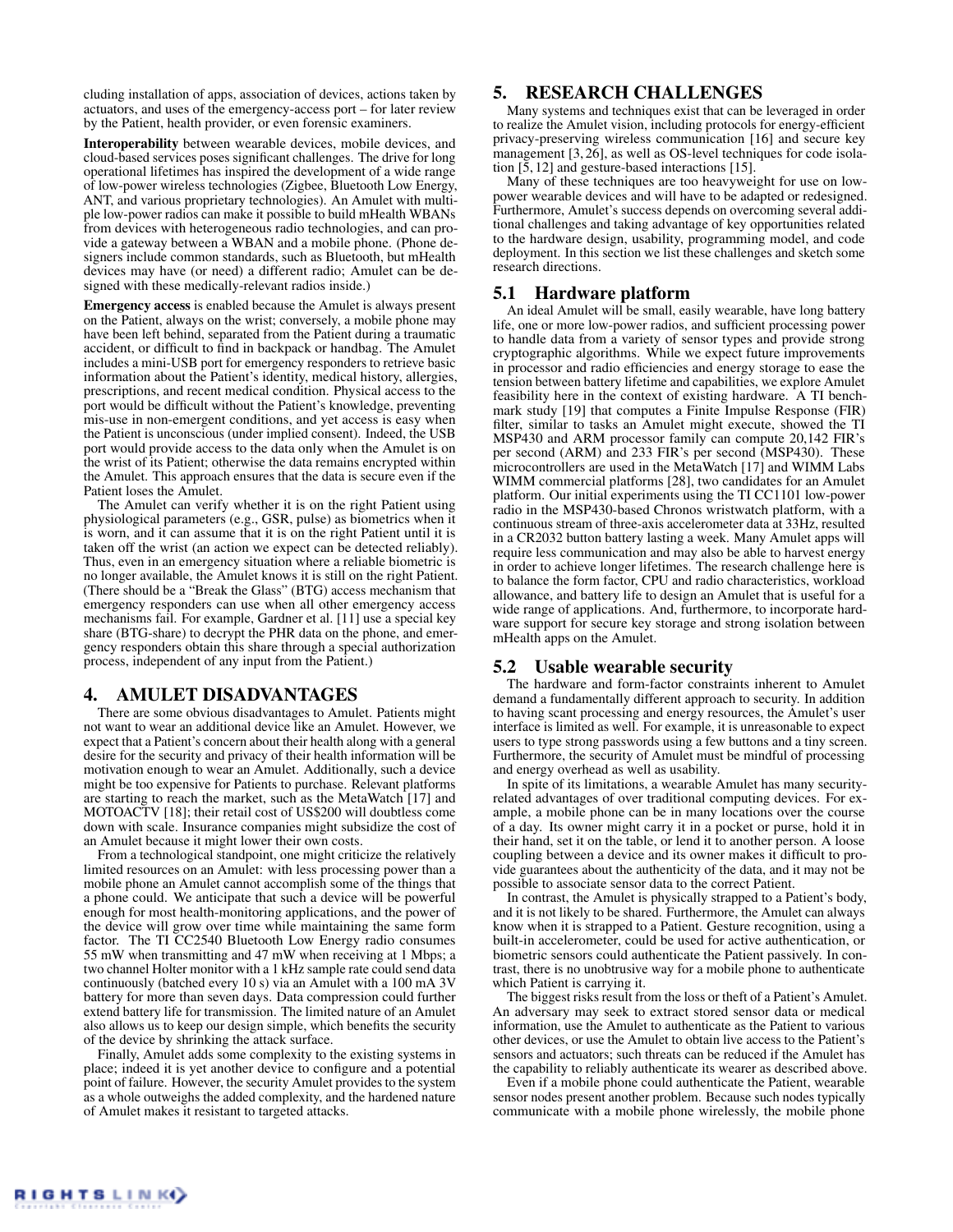now needs to verify that the sensor is collecting data about the same Patient the mobile phone has authenticated. Not doing so would violate the authenticity of the data since Patient A could authenticate with the mobile phone while Patient B could be wearing the sensor. The mobile phone would then be labeling sensor data about Patient B as coming from Patient A. Thus, the mobile phone needs to be able to perform some type of "same-body authentication" when other sensor nodes are present. Our prior research has shown that accelerometer-based techniques can be used to determine whether two devices are worn on the same body [\[7\]](#page-5-11), although detecting *which* Patient is wearing a device remains an open and challenging problem. In both cases, a device, like Amulet, that is tightly coupled to the Patient's body is likely to improve both the feasibility and accuracy of these authentication schemes.

Poon et al. [\[21\]](#page-5-27) demonstrate that it is possible to use biometrics, specifically the inter-pulse interval (IPI), as a shared secret that can be used to securely share encryption keys among sensor nodes on the same body. It is conceivable that this technology could be incorporated to the Amulet or its wristband, providing one means of bootstrapping secure communications with nodes in contact with the skin elsewhere on the body.

#### 5.3 Programming model

In addition to enabling automatic authentication, a more focused device, like Amulet, also has the opportunity to provide a much safer and trustworthy computing environment than a mobile phone or PC. During operation, Amulet runs apps that interact with wearable sensors, actuators, or home devices. These apps may collect health information and forward it to a health record system. They may give feedback or encouragement about fitness-based data. Amulet may also provide limited access to its data to emergency responders.

In spite of this variation, Amulet's apps share many common functions, including sensor discovery, wireless connection handling, encrypting and decrypting data, managing cryptographic keys, processing sensor data streams, routing data and commands to the cloud or to a medical actuator, and securely managing metadata for post-facto auditing and establishing data provenance. These functions add complexity to apps, and the safety and security of the system depends on these tasks being implemented correctly. Amulet's execution environment will provide OS-level support to mHealth apps, with the goal of allowing App developers to focus on the health-related logic and data processing while the Amulet system automates many security and networking tasks. Our focus is on determining what abstractions are most useful, which tasks should be completely automated, and how to balance the need for developer flexibility and security.

#### 5.4 Code Deployment

Finally, the security of Amulet's programming model depends in part on our ability to safely deploy code to a Patient's Amulet, and manage that code throughout the deployment lifecycle.

Amulet setup. How can the Patient's Amulet ensure that it is strapped to the right Patient and that it is linked to the right Patient record? While pairing with mHealth devices, how can the Amulet verify that it is associating with the right mHealth devices, that are collecting health information about the same Patient? As we mention above, the Amulet may use gesture recognition or Patient biometrics to identify the right Patient. The Amulet generates cryptographic keys, saved in tamper-resistant secure storage; it uses these keys to provide encrypted data storage, an encrypted audit log, and an API for secure communication.

Prescription. To safely deploy software to an Amulet, we envision a prescription-based approach, in which a provider writes a software prescription, similar to how medications are prescribed, using terms familiar to physicians. An "application pharmacy" could translate a healthcare provider's nontechnical prescription into a combination of application software and configurations. The pharmacy might also be tasked with detecting harmful interactions between apps. We also expect that a Patient would be able to purchase and install some devices and apps without a prescription.

Developing a workable ecosystem for sensor-software prescrip-

tions will require consideration of the interests and demands of manufacturers, physicians, patients, and FDA regulators, and will likely require precise definitions for types of sensing that might be useful to providers which may or may not fit well with existing medical terminology.

Installation. Once the Patient obtains a new device, how can she verify that it is the right device, as prescribed by the doctor? How can the Patient easily pair her Amulet with the device? To avoid any misuse of medical devices, how can the pharmacist ensure that the purchased medical device is being used by the intended Patient? We sketch some ideas in preceding sections, leveraging existing trust relationships between Patient and provider, Patient and pharmacist, to ensure that only trustworthy apps and authentic devices are installed.

Collection. How can we ensure that the devices associate with the app on the patient's Amulet without patient intervention every time? During installation (above), the device and Amulet exchange keys that allow them to re-discover and re-connect in the future. Whenever the device discovers and authenticates one of its associated Amulets, the data collected is encrypted and sent to the relevant Amulet app for processing.

Control. Apps on the Amulet are responsible for controlling the actions of the sensor and actuator nodes; in the case of sensors, the application monitors the sensors and other contextual information to adjust (as needed) sensing parameters like sample rate. For actuators, of course, the application has overall responsibility for ensuring the actuator is operating correctly according to the treatment protocol. What programming model most effectively splits these duties between Amulet apps, sensors, and actuators?

Processing. Sensor-data processing can occur on a sensor device, the Amulet, a backend server, or on a mobile phone (for lesssensitive applications). What programming abstractions can help the developer work with this split-computation model? The Amulet provides common functions for processing and aggregation of sensor data, and access to greater computation power, while processing on the sensor reduces WBAN bandwidth requirements. An Amulet app collects the data from one or more sensors and sends it to the Patient's health record, so that it can be shared with the Patient's health providers, family and friends. How can the data recipients verify whether the data is coming from the right sensor, was used by the right Patient and in the right manner? To verify the provenance of the Patient's health data, the recipients might need information about the sensor, the Patient and the context in which the data was collected. The Amulet can act as the coordinating device to gather provenance data. How can the Amulet understand the applications' requirements and act efficiently to gather this metadata?

Uninstallation. How many apps and devices should an Amulet support? There might be a limit to the number of apps that can be installed on the Amulet or the number of devices that it can manage. Who should be able to remove apps from the Amulet? Some apps should be at the discretion of the Patient, but there may be medically-critical apps that should only be removed by a physician or pharmacist.

#### 6. SUMMARY

We propose Amulet, a trustworthy mHealth companion device worn like a wrist watch. Our position is that mHealth will only succeed in achieving its goals of improving health and reducing the costs of healthcare if the envisioned health-monitoring and healthmanagement applications are trustworthy. Amulet provides a basis for trust in body-area mHealth systems. Amulet is easy to use, omnipresent, able to authenticate its wearer, and able to mediate communications between the WBAN and smartphone or access point. Amulet provides a path for trusted input from and output to its user, and a secure execution platform for small "apps" that monitor the Patient's health or manage treatment. We outline Amulet's advantages and disadvantages, comparing it to other current approaches, and we identify the key research challenges required to make Amulet a reality.